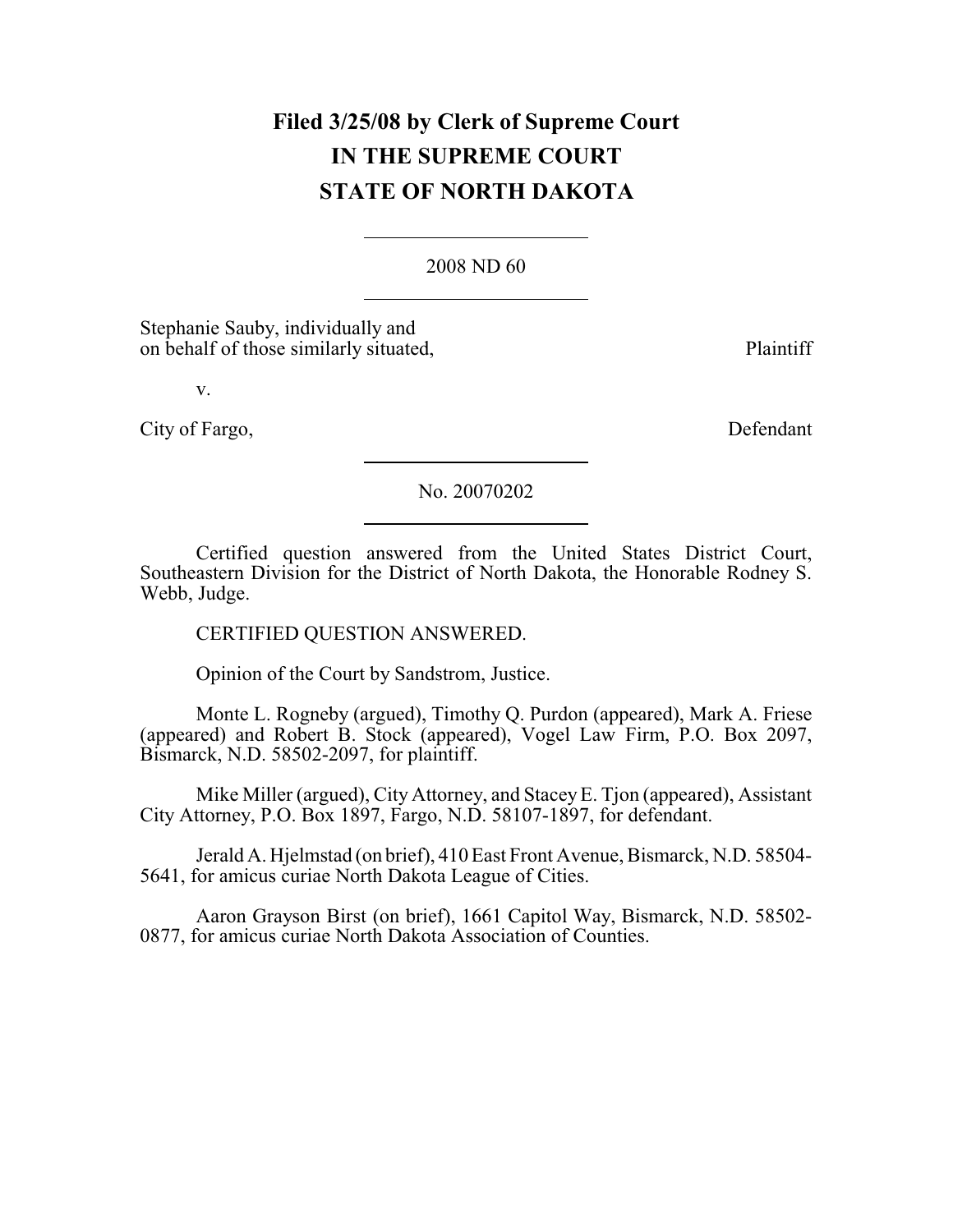## **Sauby v. City of Fargo [No. 20070202](http://www.ndcourts.gov/supreme-court/dockets/20070202)**

#### **Sandstrom, Justice.**

[¶1] Under [N.D.R.App.P. 47,](http://www.ndcourts.gov/legal-resources/rules/ndrappp/47) the United States District Court, Southeastern Division for the District of North Dakota, certified the following question of law to this Court:

May the City of Fargo, pursuant to its home rule charter, lawfully impose a fee for a violation, in the City of Fargo, of a Fargo ordinance regulating the operation or equipment of motor vehicles or regulating traffic that exceeds the limits for equivalent categories of violations set forth in N.D.C.C. § 39-06.1-06?

[¶2] Because we conclude N.D.C.C. § 12.1-01-05 clearly and unambiguously precludes a home rule city from superseding criminal or noncriminal offenses defined by state law, we answer the certified question "no."

I

[¶3] The District Court's order for certification recites the following facts relevant to the question certified:

Plaintiff Stephanie Sauby is a resident of the City of West Fargo, Cass County, North Dakota. Defendant City of Fargo is a political subdivision and a municipal corporation organized under the laws of the state of North Dakota. The city of Fargo is a home rule city under the laws of the state of North Dakota.

At all relevant times herein, the City of Fargo has established fees for non-criminal traffic violations pursuant to city ordinance. At all relevant times herein, the City of Fargo has established and collected fees for non-criminal traffic violations, pursuant to its home rule charter, in excess of the fees allowed under N.D.C.C. § 39-06.1-06.

On February 21, 2003, Plaintiff Stephanie Sauby was cited by a City of Fargo Police Officer for Failure to Have Vehicle Under Control, and thereafter forfeited bond, pursuant to the City of Fargo's fee schedule, in the amount of \$60. Under N.D.C.C. § 39-06.1-06, the maximum fee that could be imposed for the violation of Failure to Have Vehicle Under Control is \$30.

On August 17, 2003, Plaintiff Stephanie Sauby was cited by a City of Fargo Police Officer for Driving a Motor Vehicle without Required Safety Belt, and thereafter forfeited bond, pursuant to the City of Fargo's fee schedule, in the amount of \$40. Under N.D.C.C. § 39- 06.1-06, the maximum fee that could be imposed for the violation of Driving a Motor Vehicle without Required Safety Belt is \$20.

On September 27, 2003, Plaintiff Stephanie Sauby was cited by a City of Fargo Police Officer for Speeding nine miles per hour over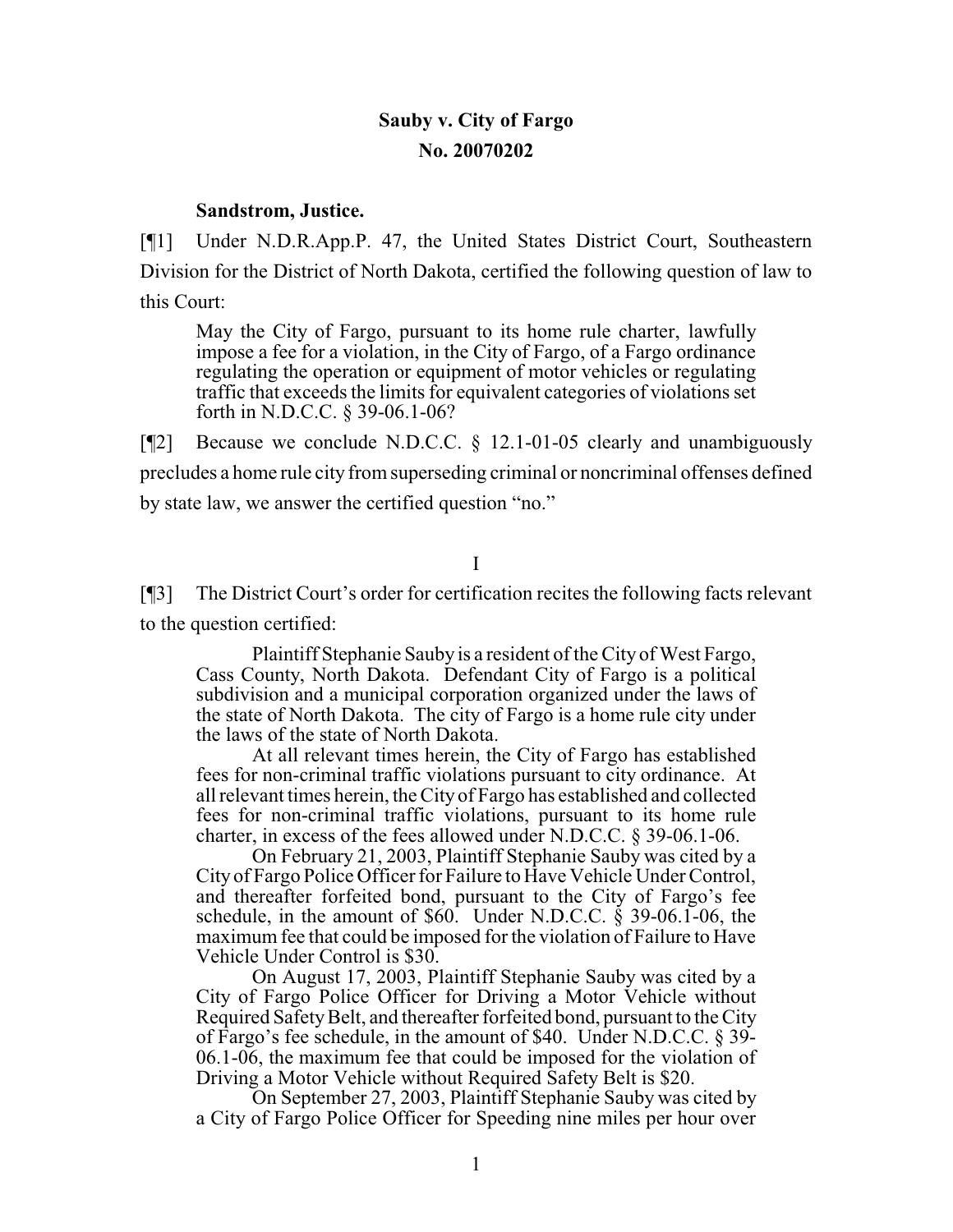limit, and thereafter forfeited bond, pursuant to the City of Fargo's fee schedule, in the amount of \$40. Under N.D.C.C. § 39-06.1-06, the maximum fee that could be imposed [for] violation of Speeding nine miles per hour over limit is \$9.

On June 4, 2004, Plaintiff Stephanie Sauby was cited by a City of Fargo Police Officer for Driving a Motor Vehicle without Required Safety Belt, and thereafter forfeited bond, pursuant to the City of Fargo's fee schedule, in the amount of \$40. Under N.D.C.C. § 39-06.1- 06, the maximum fee that could be imposed for the violation of Driving a Motor Vehicle without Required Safety Belt is \$20.

On January 24, 2006, Plaintiff Stephanie Sauby was cited by a City of Fargo Police Officer for Speeding thirteen miles per hour over limit, and thereafter forfeited bond, pursuant to the City of Fargo's fee schedule, in the amount of \$62. Under N.D.C.C. § 39-06.1-06, the maximum fee that could be imposed for the violation of Speeding thirteen miles per hour over limit is \$13.

The City of Fargo continues to establish and collect fees for noncriminal traffic offenses, pursuant to the City of Fargo's fee schedule established by ordinance in excess of the fees allowed under N.D.C.C. § 39-06.1-06.

[¶4] This Court has jurisdiction under [N.D.R.App.P. 47.](http://www.ndcourts.gov/legal-resources/rules/ndrappp/47)

### II

[¶5] The North Dakota Constitution directs that the Legislature "shall provide by law for the establishment and exercise of home rule in counties and cities." N.D. Const. art. VII, § 6. The Legislature has provided for home rule cities through the enactment of N.D.C.C. ch. 40-05.1. A validly enacted home rule "charter and the ordinances made pursuant to the charter in such matters supersede within the territorial limits and other jurisdiction of the city any law of the state in conflict with the charter and ordinances and must be liberally construed for such purposes." N.D.C.C. § 40-05.1-05.

[¶6] Nevertheless, a home rule city's power to enact ordinances that supersede state law is not without limitation, because a home rule city's powers must be based upon statutory provisions. City of Fargo v. Malme, [2007 ND 137,](http://www.ndcourts.gov/supreme-court/opinion/2007ND137) ¶ 10, [737 N.W.2d 390.](http://www.ndcourts.gov/supreme-court/opinion/737NW2d390) It is axiomatic that "[c]ities are creatures of statute and possess only those powers and authorities granted by statute or necessarily implied from an express statutory grant." City of Bismarck v. Fettig, [1999 ND 193,](http://www.ndcourts.gov/supreme-court/opinion/1999ND193) ¶ 4, [601 N.W.2d 247.](http://www.ndcourts.gov/supreme-court/opinion/601NW2d247) This Court has held the supersession provision in N.D.C.C. § 40-05.1-05 applies only to those powers enumerated in N.D.C.C. § 40-05.1-06, and those powers must also be included in the charter and be implemented by ordinance. Malme, at ¶ 11; Litten v. City of Fargo,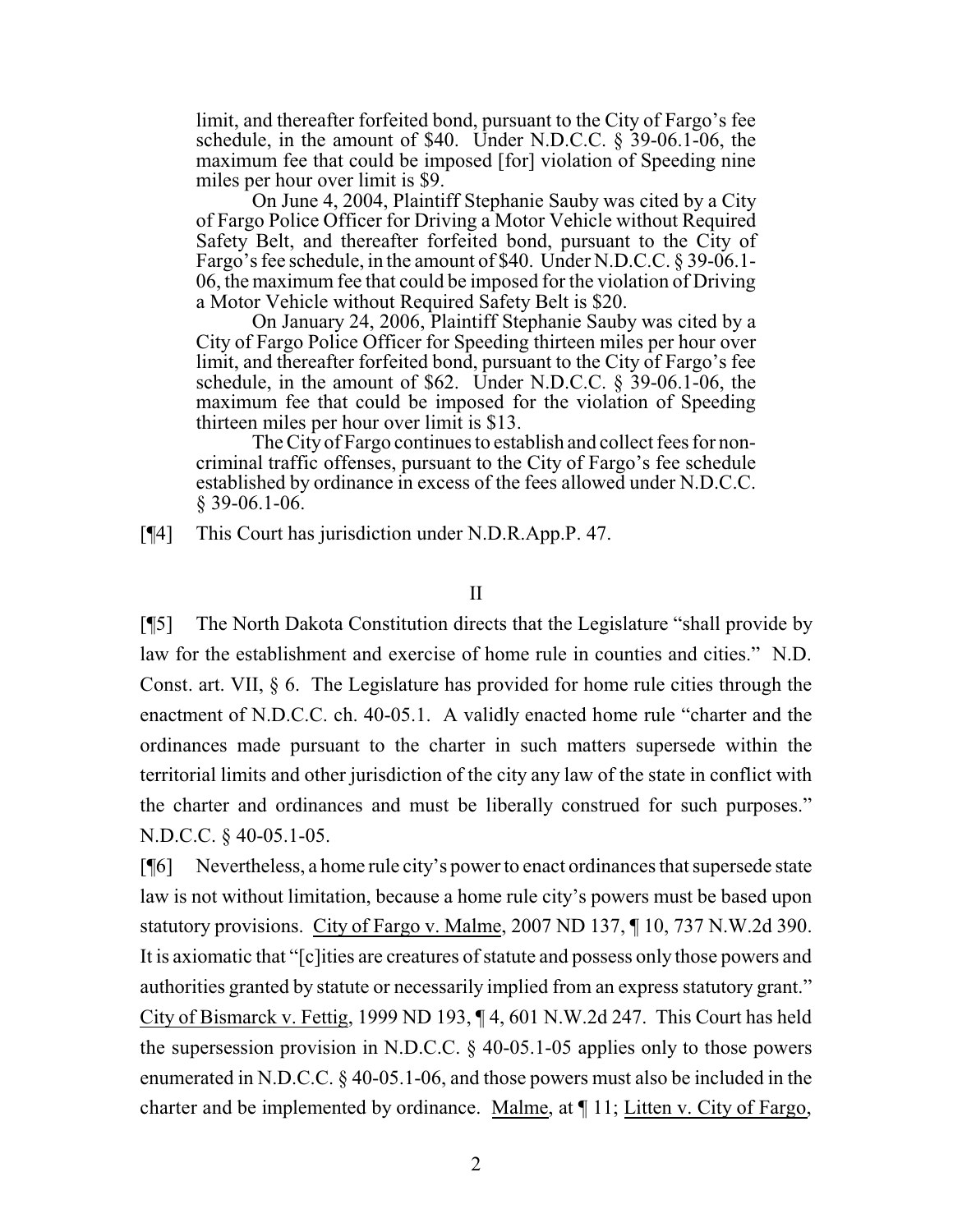[294 N.W.2d 628,](http://www.ndcourts.gov/supreme-court/opinion/294NW2d628) 632 (N.D. 1980). Article 3, §§ G and I of Fargo's home rule charter, and N.D.C.C.  $\frac{6}{9}$  40-05.1-06(7) and (9) grant power:

To provide for the adoption, amendment, and repeal of ordinances, resolutions, and regulations to carry out its governmental and proprietary powers and to provide for public health, safety, morals, and welfare, and penalties for a violation thereof.

. . . .

To define offenses against private persons and property and the public health, safety, morals, and welfare, and provide penalties for violations thereof.

We agree with the parties that these provisions authorize Fargo to enact traffic ordinances and prescribe penalties for violations of those ordinances.

[¶7] Sauby contends, however, that Fargo has no authority to assess penalties in excess of those provided in N.D.C.C. § 39-06.1-06 because N.D.C.C. § 12.1-01-05 provides:

Crimes defined by state law shall not be superseded by city or county ordinance or by home rule city's or county's charter or ordinance. No offense defined in this title or elsewhere by law shall be superseded by any city or county ordinance, or city or county home rule charter, or by an ordinance adopted pursuant to such a charter, and all such offense definitions shall have full force and effect within the territorial limits and other jurisdiction of home rule cities or counties. This section shall not preclude any city or county from enacting any ordinance containing penal language when otherwise authorized to do so by law.

(Emphasis added). Fargo argues that N.D.C.C. § 12.1-01-05 applies only to criminal offenses, not to noncriminal traffic offenses.

[¶8] The interpretation of N.D.C.C. § 12.1-01-05 presents a question of law. See In re G.R.H., [2006 ND 56,](http://www.ndcourts.gov/supreme-court/opinion/2006ND56) ¶ 15, [711 N.W.2d 587.](http://www.ndcourts.gov/supreme-court/opinion/711NW2d587) In Simon v. Simon, [2006 ND 29,](http://www.ndcourts.gov/supreme-court/opinion/2006ND29) ¶ 12, 709 N.W.2d 4, we summarized the rules of statutory construction:

The primaryobjective in interpreting a statute is to determine the intent of the legislature by first looking at the language of the statute. Amerada Hess Corp. v. State ex rel. Tax Comm'r, [2005 ND 155,](http://www.ndcourts.gov/supreme-court/opinion/2005ND155) ¶ 12, 704 N.W.2d 8. Words in a statute are given their plain, ordinary, and commonlyunderstood meaning, unless defined in the code or unless the drafters clearly intended otherwise. N.D.C.C. § 1-02-02. Statutes are construed as a whole and are harmonized to give meaning to related provisions. N.D.C.C. § 1-02-09.1. If the language of a statute is clear and unambiguous, the letter of the statute cannot "be disregarded under the pretext of pursuing its spirit." N.D.C.C. § 1-02-05. A statute is ambiguous if it is susceptible to different, rational meanings. Amerada, at ¶ 12. If the language is ambiguous or doubtful in meaning, the court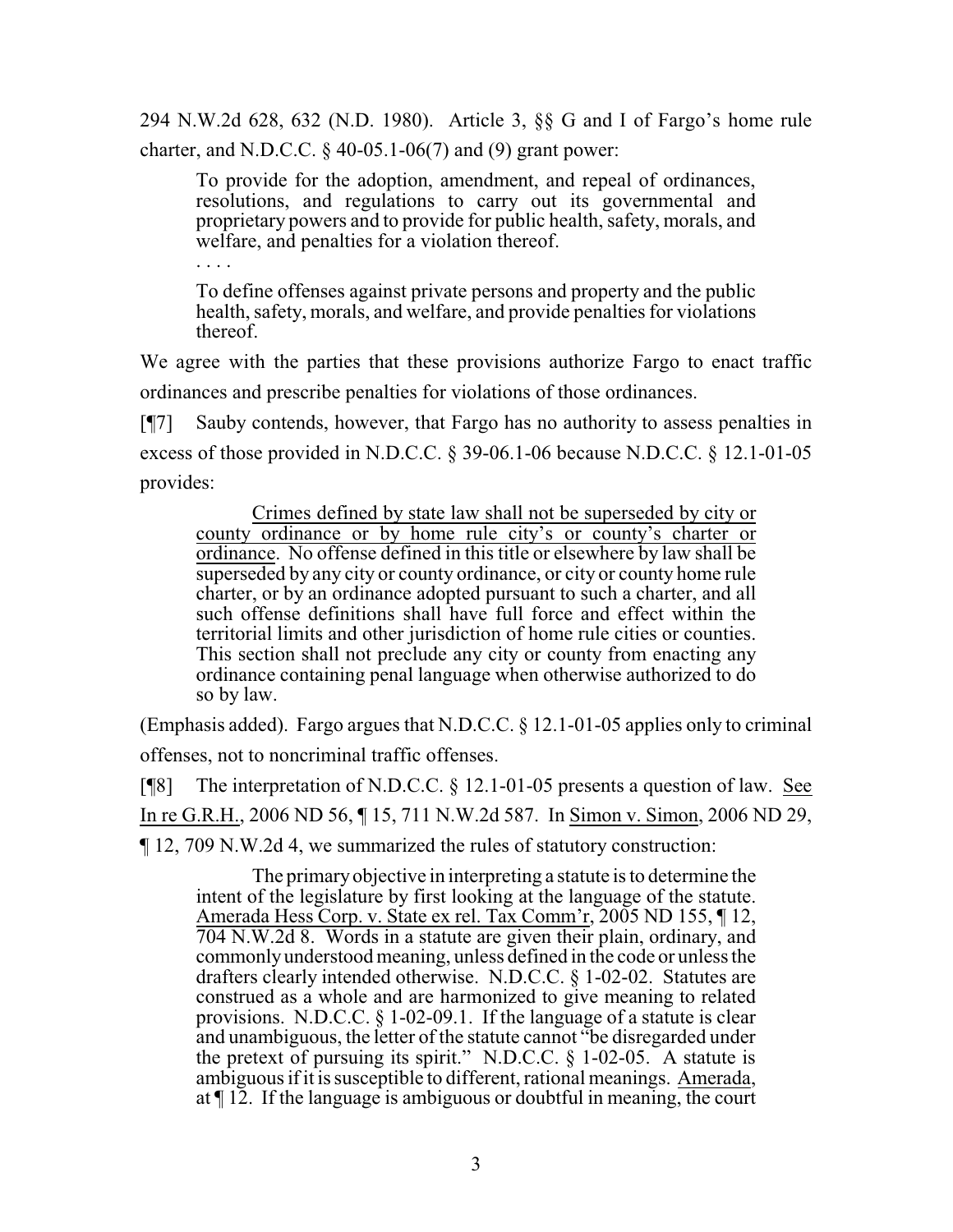may consider extrinsic aids, such as legislative history, to determine legislative intent. N.D.C.C. § 1-02-39.

[¶9] Although Fargo relies on the term "crimes" used in the title or headnote to N.D.C.C. § 12.1-01-05, the Legislature has told us that a "headnote may not be used to determine legislative intent or the legislative history for any statute." N.D.C.C. § 1- 02-12. See Jorgenson v. Agway, Inc., [2001 ND 104,](http://www.ndcourts.gov/supreme-court/opinion/2001ND104) ¶ 8, [627 N.W.2d 391;](http://www.ndcourts.gov/supreme-court/opinion/627NW2d391) State v. Rasmussen, [524 N.W.2d 843,](http://www.ndcourts.gov/supreme-court/opinion/524NW2d843) 846 n.1 (N.D. 1994). The word "offense," rather than the word "crimes," is used in the text of the statute. For purposes of Title 12.1, N.D.C.C., an "offense" is defined as "conduct for which a term of imprisonment or a fine is authorized by statute after conviction." N.D.C.C. § 12.1-01-04(20) (emphasis added). The word "or" is disjunctive in nature and ordinarily indicates an alternative between different things. State ex rel Stenehjem v. FreeEats.com, Inc., [2006 ND 84,](http://www.ndcourts.gov/supreme-court/opinion/2006ND84) ¶ 14, [712 N.W.2d 828.](http://www.ndcourts.gov/supreme-court/opinion/712NW2d828) This statutory definition comports with the plain, ordinary, and commonly understood meaning of the term "offense." See, e.g., Merriam Webster's Collegiate Dictionary 861 (11th ed. 2003) ("an infraction of law"); Black's Law Dictionary 1110 (8th ed. 2004) ("A violation of the law; a crime, often a minor one"); 22 C.J.S. Criminal Law  $\S$  3, at 23 (2006) ("Offense' may comprehend every crime and misdemeanor, or may be used in a specific sense as synonymous with 'felony' or with 'misdemeanor,' as the case may be, or as signifying a crime of lesser grade, or an act not indictable, but punishable summarily or by the forfeiture of a penalty" (footnotes omitted)).

[¶10] Section 12.1-01-05, N.D.C.C., is clear and unambiguous. An "offense" is not limited to a violation of criminal law. An "offense" under N.D.C.C. § 12.1-01-05 includes noncriminal, as well as criminal, offenses "defined in [Title 12.1] or elsewhere by law." See N.D.C.C. § 39-06.1-02 ("Any person cited, in accordance with sections 39-07-07 and 39-07-08, for a traffic violation under state law or municipal ordinance, other than an offense listed in section 39-06.1-05, is deemed to be charged with a noncriminal offense." (emphasis added)). This interpretation of "offense" harmonizes the use of the same term in the home rule powers statute, N.D.C.C. § 40-05.1-06(9), which allows a home rule city to "define offenses . . . and provide penalties for violations thereof." Under this provision, Fargo is empowered to define and enact both criminal and noncriminal offenses. However, N.D.C.C. § 12.1-01-05 does not permit a home rule city to supersede criminal or noncriminal offenses defined by state law. A penalty that exceeds the limits delineated by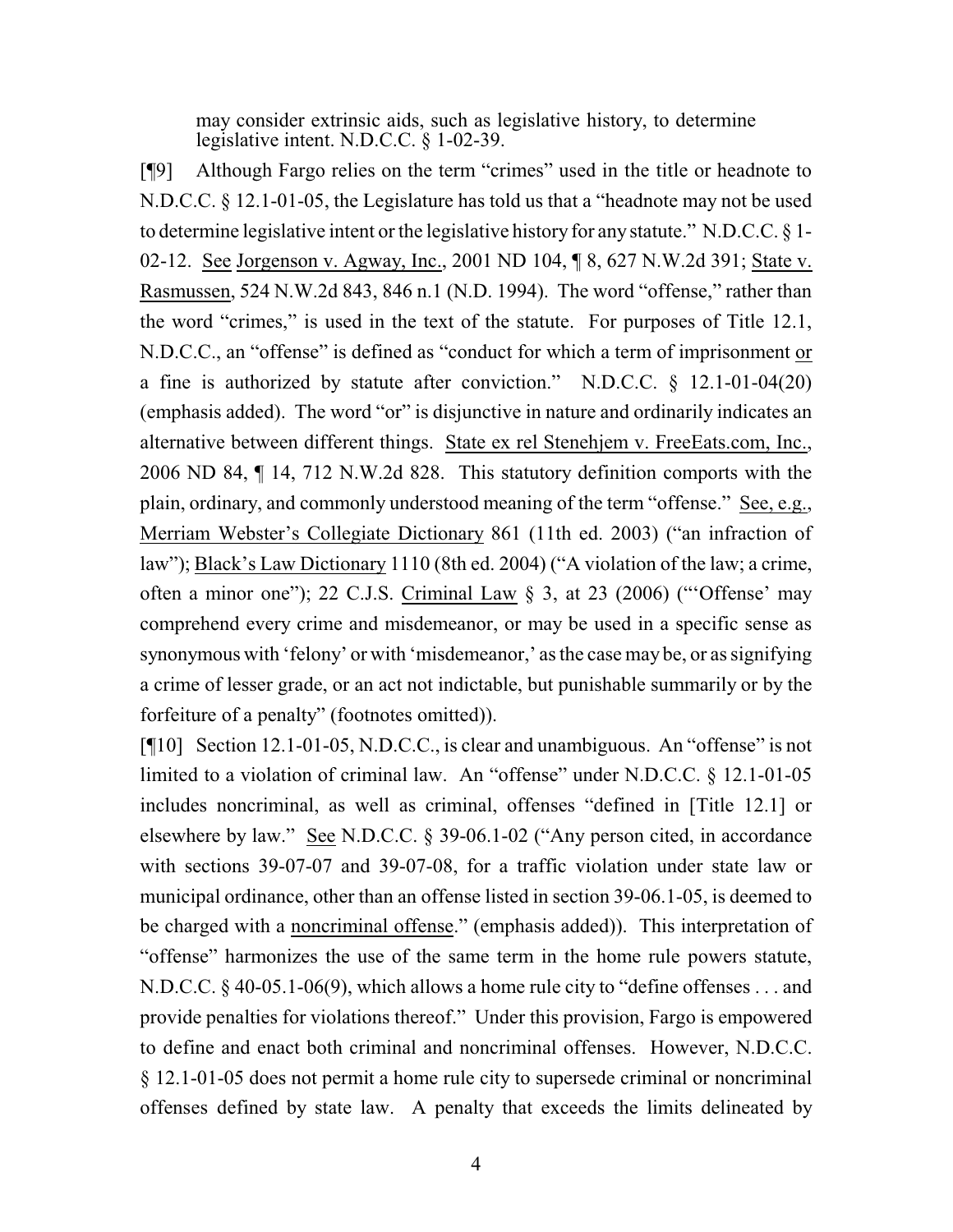equivalent state law supersedes state law. Cf. City of Fargo v. Little Brown Jug, [468](http://www.ndcourts.gov/supreme-court/opinion/468NW2d392) [N.W.2d 392,](http://www.ndcourts.gov/supreme-court/opinion/468NW2d392) 396 (N.D. 1991) (city may impose penalty different from state law if the municipal penalty is lesser than the state law penalty for an equivalent statute).

[¶11] Fargo relies on past statements made by this Court that N.D.C.C. § 12.1-01-05 demonstrates the Legislature's intent "to uniformly apply criminal law throughout the state." City of Bismarck v. Hoopman, [421 N.W.2d 466,](http://www.ndcourts.gov/supreme-court/opinion/421NW2d466) 469 (N.D. 1988); see also City of Bismarck v. Schoppert, [450 N.W.2d 757,](http://www.ndcourts.gov/supreme-court/opinion/450NW2d757) 758 (N.D. 1990); City of Bismarck v. Nassif, [449 N.W.2d 789,](http://www.ndcourts.gov/supreme-court/opinion/449NW2d789) 794 (N.D. 1989); City of Grand Forks v. Cameron, [435](http://www.ndcourts.gov/supreme-court/opinion/435NW2d700) [N.W.2d 700,](http://www.ndcourts.gov/supreme-court/opinion/435NW2d700) 702 (N.D. 1989). However, in most of the cases in which this Court has mentioned N.D.C.C. § 12.1-01-05, the "offense" involved has been a violation of criminal law. See City of Fargo v. Roberson, [2001 ND](http://www.ndcourts.gov/supreme-court/opinion/2001ND204) 204, ¶ 6 n.1, [636 N.W.2d 926](http://www.ndcourts.gov/supreme-court/opinion/636NW2d926) (unlawfully resisting an officer); City of Grand Forks v. Mata, [517 N.W.2d 626,](http://www.ndcourts.gov/supreme-court/opinion/517NW2d626) 629 (N.D. 1994) (driving while license revoked); City of Bismarck v. Schoppert, [469](http://www.ndcourts.gov/supreme-court/opinion/469NW2d808) [N.W.2d 808,](http://www.ndcourts.gov/supreme-court/opinion/469NW2d808) 809 (N.D. 1991) (disorderly conduct); Little Brown Jug, 468 N.W.2d at 393 (sale of alcohol to minors); Schoppert, 450 N.W.2d at 757 (disorderlyconduct); City of Dickinson v. Gresz, [450 N.W.2d 216,](http://www.ndcourts.gov/supreme-court/opinion/450NW2d216) 220 (N.D. 1989) (retail theftshoplifting); Nassif, 449 N.W.2d at 793-94 (disorderly conduct); Cameron, 435 N.W.2d at 702 (obstructing public officers in the discharge oftheir duties); Hoopman, 421 N.W.2d at 468 (actual physical control); City of ValleyCity v. Berg, [394 N.W.2d](http://www.ndcourts.gov/supreme-court/opinion/394NW2d690) [690,](http://www.ndcourts.gov/supreme-court/opinion/394NW2d690) 691 (N.D. 1986) (actual physical control); City of Dickinson v. Mueller, [261](http://www.ndcourts.gov/supreme-court/opinion/261NW2d787) [N.W.2d 787,](http://www.ndcourts.gov/supreme-court/opinion/261NW2d787) 789-90 (N.D. 1977) (selling alcohol to minor). In State v. Cox, [532](http://www.ndcourts.gov/supreme-court/opinion/532NW2d384) [N.W.2d 384,](http://www.ndcourts.gov/supreme-court/opinion/532NW2d384) 386 n.4 (N.D. 1995), this Court mentioned N.D.C.C. § 12.1-01-05 in conjunction with the noncriminal offense of "Noise Prohibited," but noted "[t]hat charge was dismissed, however, when the ordinance was determined to be void for impermissibly superseding state law contrary to NDCC § 12.1-01-05." Although the statements in Hoopman, Schoppert, 450 N.W.2d at 758, Nassif, and Cameron may have been unnecessarily limiting in scope, criminal offenses were the only offenses involved in those cases. "[G]eneral language in judicial opinions must be read in the context of the issues before a court and not in reference to circumstances different from what the court was then considering." Vandall v. Trinity Hosps., [2004 ND 47,](http://www.ndcourts.gov/supreme-court/opinion/2004ND47) ¶ 12, 676 N.W.2d 88. This is the first time this Court has considered whether noncriminal municipal offenses may supersede state law.

[¶12] Fargo also relies on two opinions of the Attorney General. In 1982 the Attorney General concluded that "[w]here a home rule city charter and ordinance